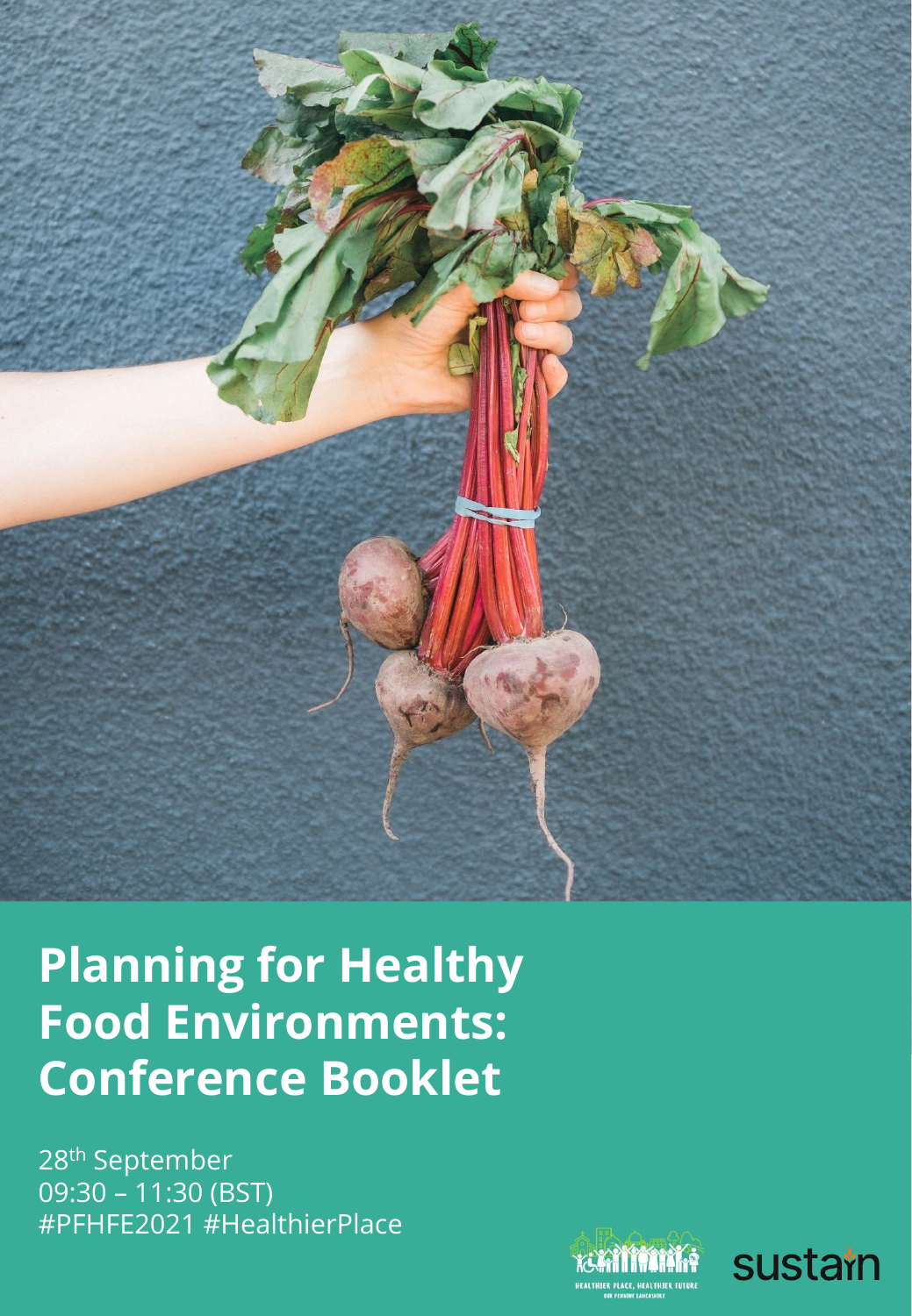

sustain For

# **Healthier Place, Healthier Future Planning for Healthy Food Environments Symposium**

**Tuesday 28th September 2021, 09:30-11:30am (BST)**

### **Planning for Healthy Food Environments**

The 'Healthier Place, Healthier Future' (HPHF) Childhood Obesity Trailblazer gives the opportunity for local authorities to support and test strategies that support healthy weights and reduce levels of children living with obesity. The project takes a systemwide approach, harnessing the power of four levers: system leadership, business engagement and support, positive planning possibilities, and community-led action through social movements.

[Healthier](https://foodactive.org.uk/what-we-do/campaigns-and-interventions/healthier-place-healthier-future/resources/) Place, Healthier Future is collaborating with [Sustain](https://www.sustainweb.org/about/)<sup>1</sup>, for the 'Planning **for Healthy Food Environments'** Conference on the **28th of September 2021**. The event will be hosted on Teams from **09:30 – 11:30 am.**

The 'Planning for Healthy Food Environments' online symposium will offer the opportunity to hear from inspiring case studies that contribute towards planning for a good food environment. The event will provoke thought about how to improve the food environment when building new developments. The conference is aimed at planners and other relevant stakeholders from the Pennine districts and beyond, who are interested in the intersection between planning and health. Discussions and case studies will be compiled and published following the event. Speakers at the event will be in the field of food mapping, the good food economy, community growing & farming and planning.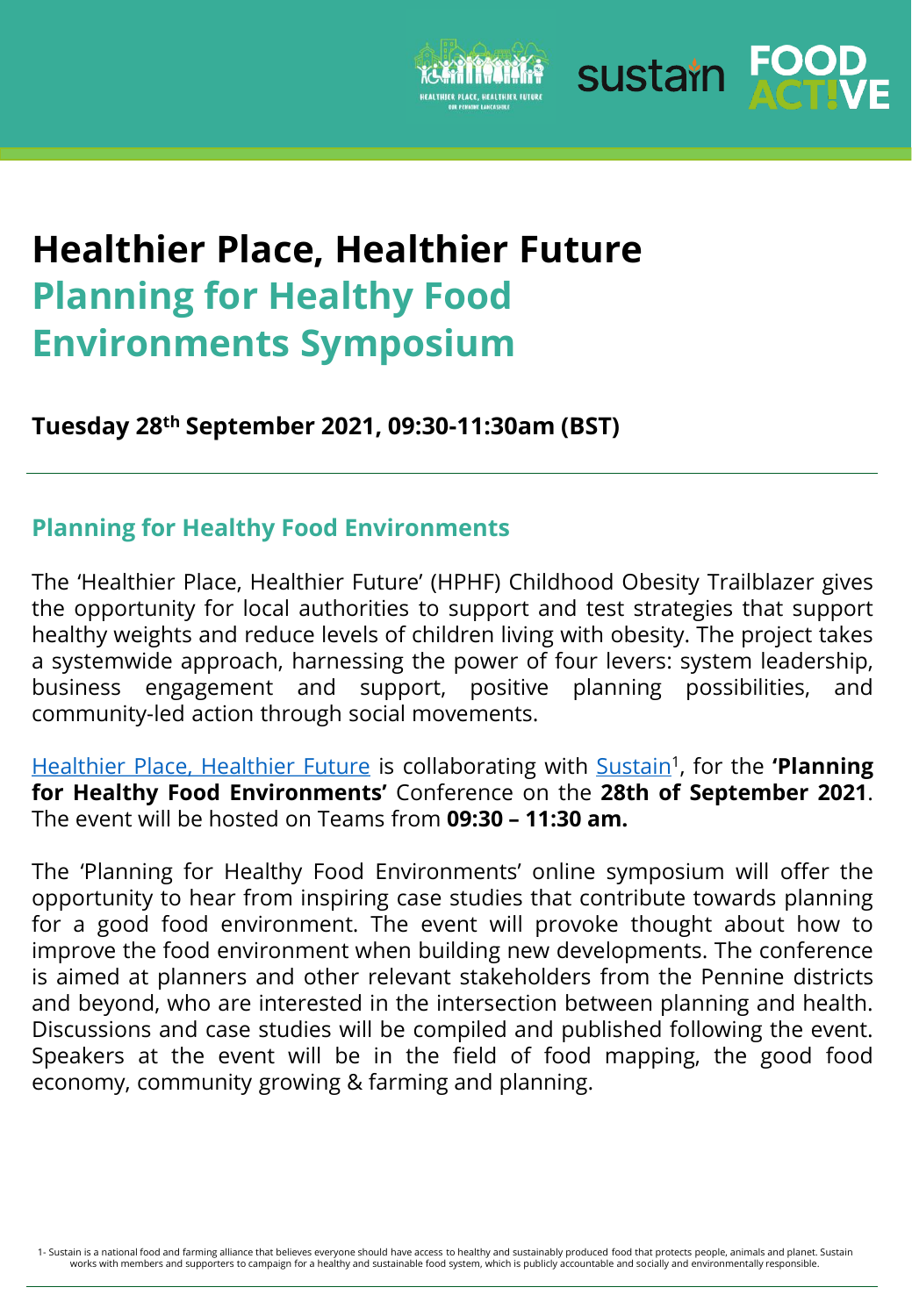

sustain For

**Planning for Healthy Food Environments Symposium: meeting details**

- The symposium will take place on Teams from 09:30-11:30am on Tuesday 28th September 2021.
- We will be allocating time for breakout rooms for the final 20 minutes of the session; this will be an opportunity to pose any questions and share learning from a number of local authorities engaged in the process.
- You will have received instructions on joining the meeting when you registered for the event. You can use this [Teams](https://teams.microsoft.com/l/meetup-join/19%3ameeting_MmJiYmVhM2ItZmQ0Ni00ZTk1LTk3NDMtMDY1MTAwMWZkYWFj%40thread.v2/0?context=%7b%22Tid%22%3a%228c782de9-eb66-4662-b46a-70822f896116%22%2c%22Oid%22%3a%2296a930a4-d9cd-4376-8aea-df7ff2eefccd%22%7d) link to access the event.
- There are approximately 100 attendees tuning into the meeting (including delegates, speakers and staff).
- **Please mute your microphone to minimise noise disruption and turn off your video**. If you have asked a question, you may be asked to turn off your video and audio to ask this in person.
- We will have time for questions at various stages of the event, feel free to pop your question in the chat and we will come to it at the end.
- Tweeting during the meeting? Don't forget to tag **@HealthierPlace** and use the hashtag **#PFHFE2021**
- Please note we will be recording this event. If you do not wish to be filmed or audio recorded, please keep your camera and audio off.
- We will be sharing all the presentations with attendees after the event.
- Introductions to speakers during the meeting will be brief as we have a packed agenda, so please refer to the speaker biographies at the back of this programme for more information.
- If you have any questions that you would like to ask before, during or after the event please contact hphf@foodactive.org.uk.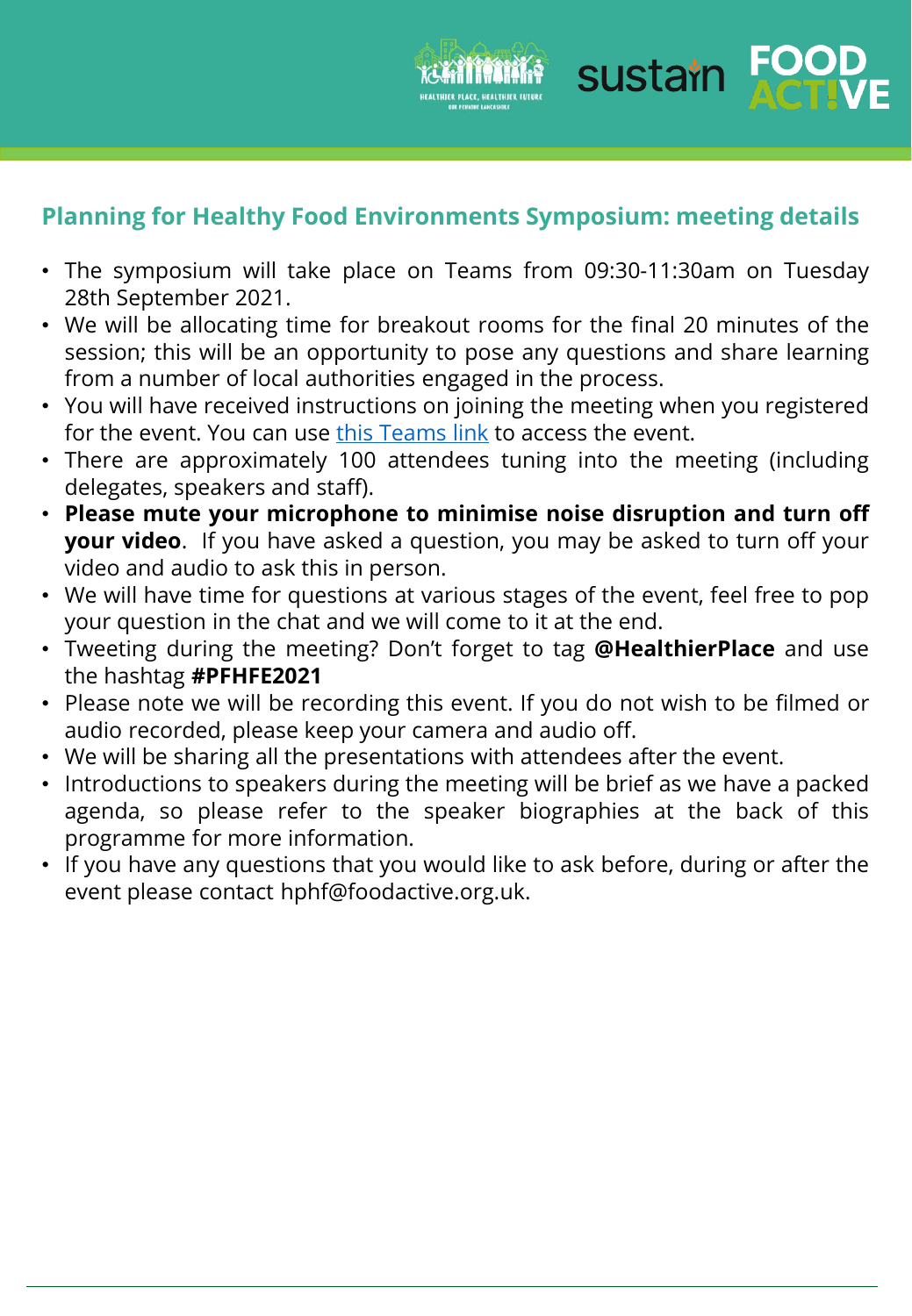

**Sustain FOOD** 

# **Conference Agenda**

**Chair: Michael Chang, Programme Manager, Planning and Health, Public Health England.**

| <b>Time</b>                           | <b>Presentation</b>                                               | <b>Description</b>                                                                                                                                                                                              | <b>Speaker</b>                                                                                                                                                                                                                                                                                                                                                                               |
|---------------------------------------|-------------------------------------------------------------------|-----------------------------------------------------------------------------------------------------------------------------------------------------------------------------------------------------------------|----------------------------------------------------------------------------------------------------------------------------------------------------------------------------------------------------------------------------------------------------------------------------------------------------------------------------------------------------------------------------------------------|
| $(5 \text{ mins})$<br>09:30<br>09:35  | <b>Plenary / Welcome</b>                                          |                                                                                                                                                                                                                 | Dr Sakthi Karunanithi, Director<br>of Public Health & Wellbeing<br>(Lancashire County Council)                                                                                                                                                                                                                                                                                               |
| $(10 \text{ mins})$<br>09:35<br>09:45 | <b>Introduction to</b><br>planning and a good<br>food environment | Defining a sustainable<br>food system, outlining<br>why food is a planning<br>issue and offering<br>reasons why councils<br>and developers would<br>want to build a good<br>food environment.                   | Gillian Morgan, Planning Lead,<br>Sustain<br>Michael Chang, Programme<br>Manager Planning and Health,<br>Public Health England                                                                                                                                                                                                                                                               |
| $(15 \text{ mins})$<br>09:45<br>10:00 | <b>Understanding local</b><br><b>Issues and</b><br>opportunities  | Evidence and policies<br>that support a good<br>food environment,<br>utilising tools such as<br>food mapping, barriers<br>to accessing food,<br>Supplementary<br><b>Planning Documents</b><br>(SPDs), and more. | <b>Introduction to the HPHF</b><br>project by Cllr Phil Riley, Exec<br>Member for Growth and<br>Development for Blackburn with<br>Darwen Borough Council, and<br>Chair of the HPHF Steering<br>Board<br><b>Cllr Jackie Floyd, Chair of the</b><br>Blackburn with Darwen Food<br>Resilience Alliance & Sustainable<br>Food Place.<br>Lucy Greenfield, Planning<br>Officer, Gateshead Council. |
| $(5 \text{ mins})$<br>10:00<br>10:05  | Panel Q&A                                                         |                                                                                                                                                                                                                 | Led by the Chair                                                                                                                                                                                                                                                                                                                                                                             |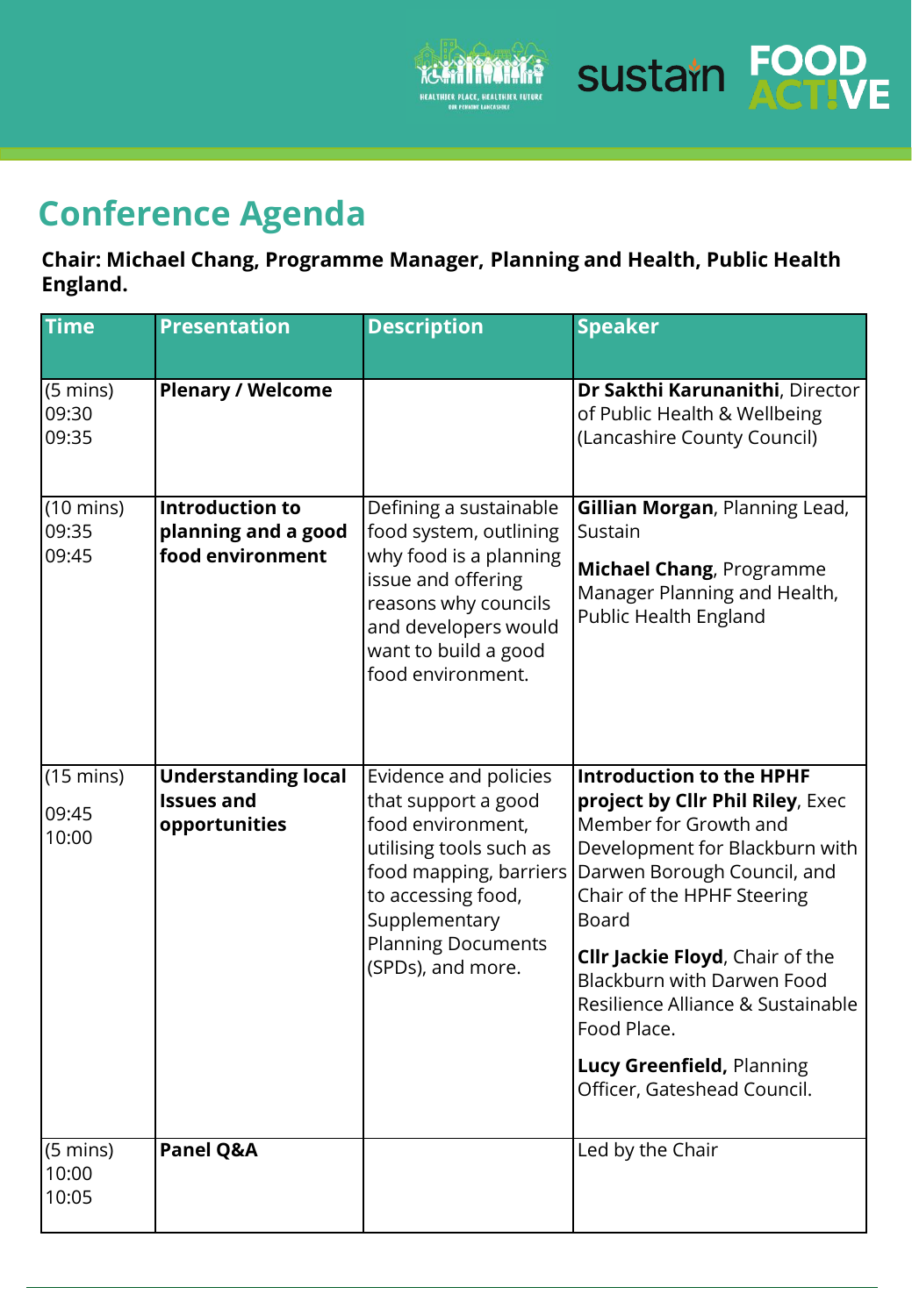



| $(15 \text{ mins})$<br>10:05<br>10:20 | <b>Good food economy</b>          | The use of planning<br>tools to support a good<br>food economy and how<br>to support local<br>growers with a fair<br>price for food.                                                                                                                                                                                                     | <b>Introduction by Sustain.</b><br>Jenny Slaughter, Director,<br>Pennine Cropshare / Burnley<br><b>Food Links</b><br>Sonja Woodcock, Sustainable<br>Food Cities Coordinator, Leeds<br>Food Partnership                                                             |
|---------------------------------------|-----------------------------------|------------------------------------------------------------------------------------------------------------------------------------------------------------------------------------------------------------------------------------------------------------------------------------------------------------------------------------------|--------------------------------------------------------------------------------------------------------------------------------------------------------------------------------------------------------------------------------------------------------------------|
| $(5 \text{ mins})$<br>10:20<br>10:25  | Panel Q&A                         |                                                                                                                                                                                                                                                                                                                                          | Led by the chair                                                                                                                                                                                                                                                   |
| $(15 \text{ mins})$<br>10:25<br>10:40 | <b>Food in the</b><br>environment | An illustration of how<br>edible spaces can be<br>incorporated into new<br>developments,<br>normalise healthy food<br>and outline how we<br>need to be producing<br>more in the UK. Further<br>to this, there is also the<br>issue of diversity<br>ensuring everyone has<br>equal opportunities to<br>land and growing<br>opportunities. | <b>Introduction by Sustain.</b><br>Pam Warhurst, Founder,<br>Incredible Edible Movement.                                                                                                                                                                           |
| $(5 \text{ mins})$<br>10:40<br>10:45  | Panel Q&A                         |                                                                                                                                                                                                                                                                                                                                          | Led by the Chair                                                                                                                                                                                                                                                   |
| $(15 \text{ mins})$<br>10:45<br>11:00 | <b>Planning responses</b>         | An opportunity to<br>hear from planners,<br>master planners,<br>architects &<br>councillors; how<br>planning responses<br>have worked in<br>designing healthier<br>food environments<br>and the reasoning<br>behind these<br>decisions.                                                                                                  | <b>Introduction by Sustain.</b><br>Fiona Kenmare & Jillian Hale,<br>St Cuthbert's Garden Village<br>Carlisle, Carlisle City Council<br>Emma Jones,<br>Senior Planning Officer,<br>Planning Policy - Places Strategy<br><b>Cheshire West and Chester</b><br>Council |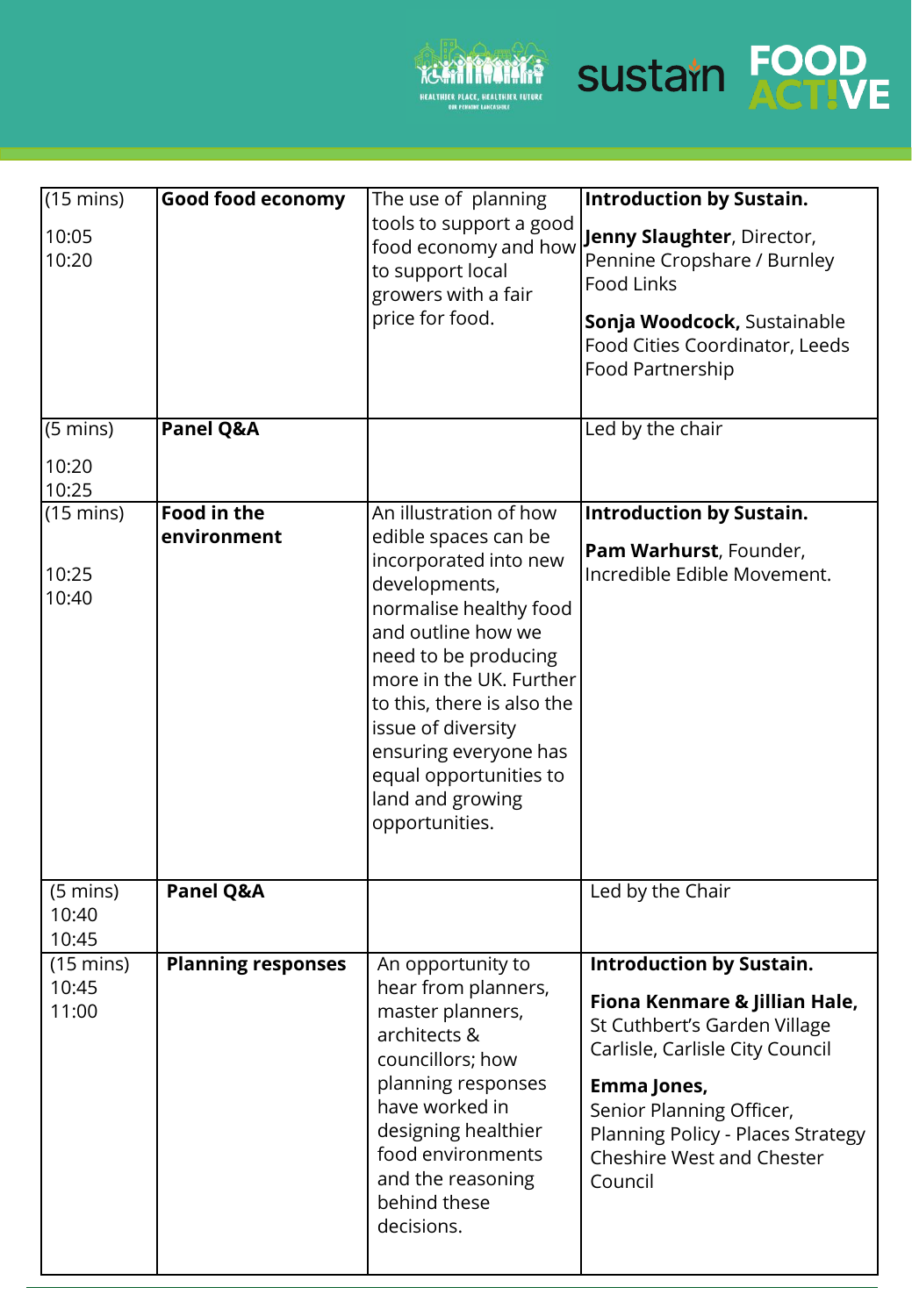



| $(5 \text{ mins})$  | Panel Q&A                   |                                           | Led by the Chair              |
|---------------------|-----------------------------|-------------------------------------------|-------------------------------|
| 11:00               |                             |                                           |                               |
| 11:05               |                             |                                           |                               |
|                     |                             |                                           |                               |
|                     |                             |                                           |                               |
| $(20 \text{ mins})$ | <b>Group discussions in</b> | A deep dive into the                      | Facilitated by key presenters |
| 11:05               | breakout rooms              | four key thematic<br>areas covered in the |                               |
| 11:25               |                             | morning sessions.                         |                               |
|                     |                             |                                           |                               |
|                     |                             |                                           |                               |
| $(5 \text{ mins})$  | <b>Closing</b>              |                                           | Led by the Chair              |
| 11:25               | remarks/next steps          |                                           |                               |
| 11:30               |                             |                                           |                               |
|                     |                             |                                           |                               |
|                     |                             |                                           |                               |
|                     |                             |                                           |                               |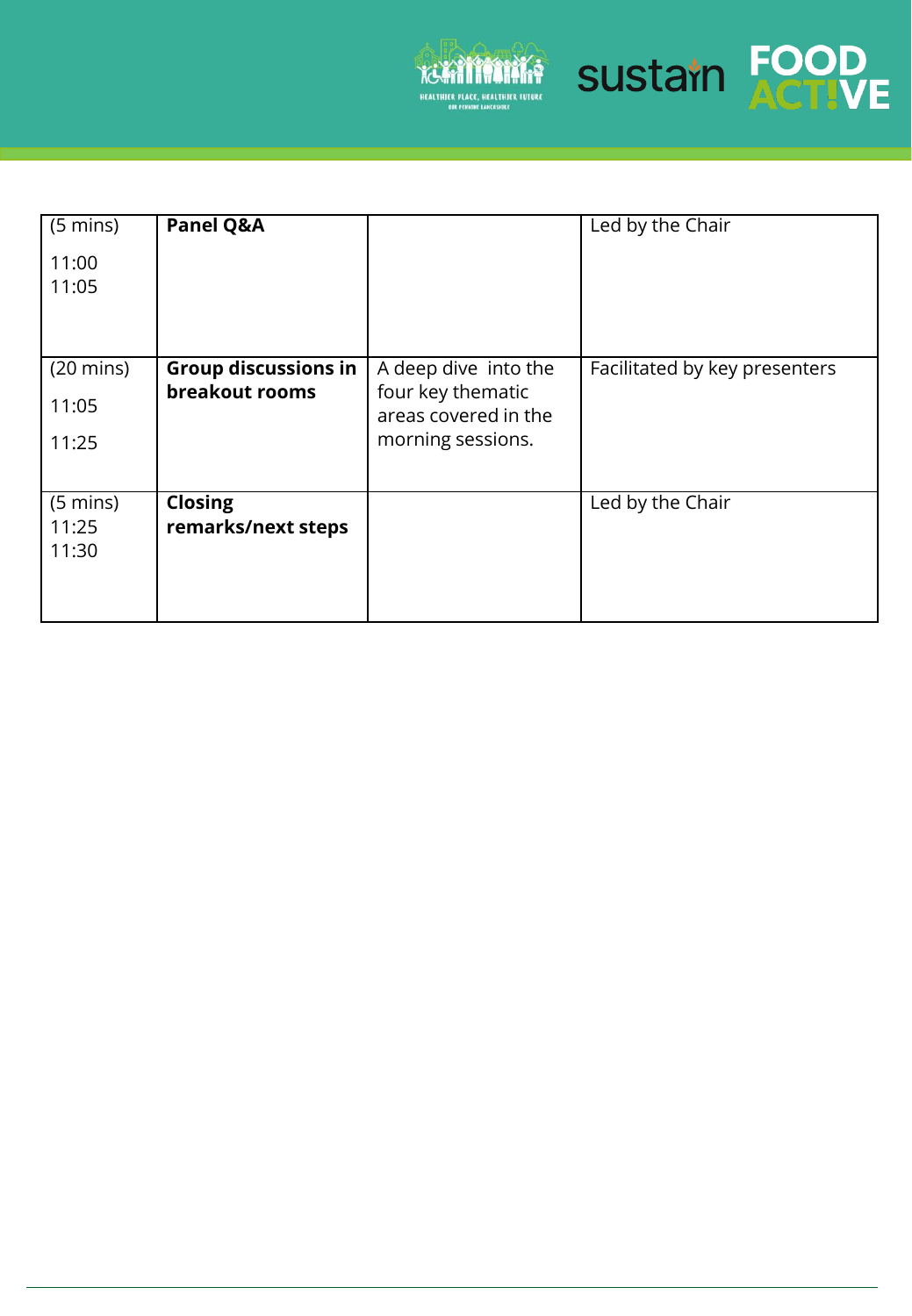## **Speaker biographies**

#### **(CHAIR) Michael Chang, Programme Manager, Planning and Health, Public Health England**

Michael Chang is a Chartered Town Planner and Honorary Member of the UK Faculty of Public Health. He joined PHE as the Programme Manager for Planning and Health from the Town and Country Planning Association, and has developed national guidance on planning for health and wellbeing for England, Wales and Northern Ireland, and on planning healthy weight environments. With his experience on the policy and practice links between town planning and public health issues, he provides spatial planning advice across a number of topic areas including obesity, mental health, life course and physical activity. He is a Visiting Fellow at the UK WHO Collaborating Centre for Healthy Urban Environments at the University of the West of England.

#### **Dr Sakthi Karunanithi, Director of Public Health & Wellbeing, Lancashire County Council**

Dr Karunanithi is the Director of Public Health & Wellbeing at Lancashire County Council. He is an experienced director with a demonstrable history of working in the NHS, local government and industry. Skilled in Population Health Management, Evidence based policy advice, Epidemiology, Prevention, Health Promotion, Healthcare Management, and Healthcare. Pursuing an active interest in insightful system leadership, innovation, and achieving value for money.

#### **Gillian Morgan, Planning Lead, Sustain; Alliance for Better Food & Farming**

Gillian is a planner who has specialised in the strategic planning and management of greenspace (from local level in London Boroughs through to national park level as planning director in the Norfolk and Suffolk Broads). She has published Sustain's guidance for planners on writing planning policies to support community food growing.

#### **Councillor Phil Riley, Executive Member for Growth and Development for Blackburn with Darwen Borough Council**

Phil is Executive Member for Regeneration on Blackburn with Darwen Council and is also Deputy Leader of the Council. He represents Roe Lee Ward and was first elected to serve in that ward in 2011. Phil also chairs the Healthier Place, Healthier Future Steering Board.

 Follow Michael on **[Twitter](https://twitter.com/HiPNetworkUK)** 

 Follow Dr Karunanithi on [Twitter](https://twitter.com/dr_sakthi)

r Follow Sustain on **[Twitter](https://twitter.com/UKSustain)** 

r Follow BwD Council on **[Twitter](https://twitter.com/blackburndarwen)** 

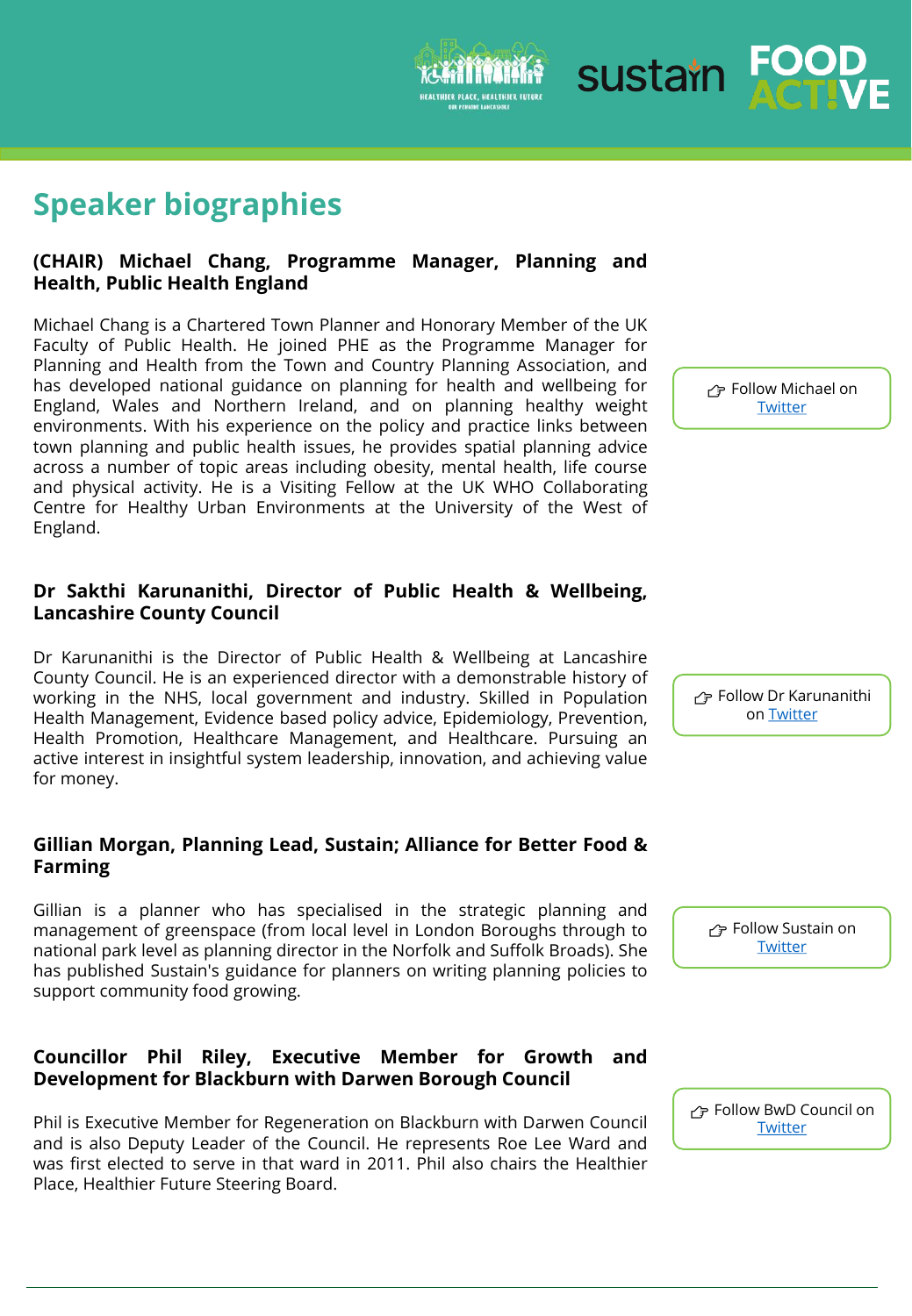## **Speaker biographies (cont.)**

#### **Councillor Jackie Floyd, Assistant Executive Adult Services & Prevention for Blackburn with Darwen Borough Council, Chair of the BwD Food Resilience Alliance**

Jackie is a nurse, Grandma, proud Labour Councillor for BwD Unitary Authority UK; Asst Exec Adult Services & Prevention. Chair for the BwD Food Resilience Alliance (BwD FRA). Jackie is passionate about influencing the next generation, is a Trustee for the Blackburn Foodbank, food grower, bee keeper and keen litter picker.

#### **Lucy Greenfield, Senior Planning and Climate Officer, Gateshead Council**

Lucy has been a Planning Officer for 18 years specialising in health, climate change and sustainability within the planning policy team. Lucy was the lead officer in developing Gateshead's award winning Hot Food Takeaway SPD.

#### **Jenny Slaughter, Director, Pennine Cropshare / Burnley Food Links**

Jenny is a founder member of Eighth Day Wholefoods cooperative based in Manchester and has worked as a NHS Clinical Dietitian and Community Dietitian across the North West. At present, Jenny is the Director of Burnley Food Links and works at Pennine Cropshare. Jenny has previously worked for Calder Veg Collective.

#### **Sonja Woodcock, Sustainable Food Cities Coordinator, Leeds Food Partnership**

Sonja Woodcock is the Coordinator for FoodWise Leeds, which aims to create a healthy, sustainable and fair food system for the city. In 2019 Leeds achieved the Sustainable Food Places bronze award for demonstrating a holistic and joined up approach to food and are now working towards silver. With a strong focus on cross-sectoral partnership working, key areas of Sonja's work include building food resilience within communities; increasing urban agriculture; food and the climate emergency; and campaigns to increase the uptake of Healthy Start vouchers and promoting Veg Cities.

 Follow Jackie on **[Twitter](https://twitter.com/jackiefloyd17)** 

r Follow the FRA on **[Twitter](https://twitter.com/jackiefloyd17)** 



**子 Follow Pennine** Cropshare on [Twitter](https://twitter.com/Cropshare)

 Follow FoodWise Leeds on **[Twitter](https://twitter.com/foodwiseleeds)**